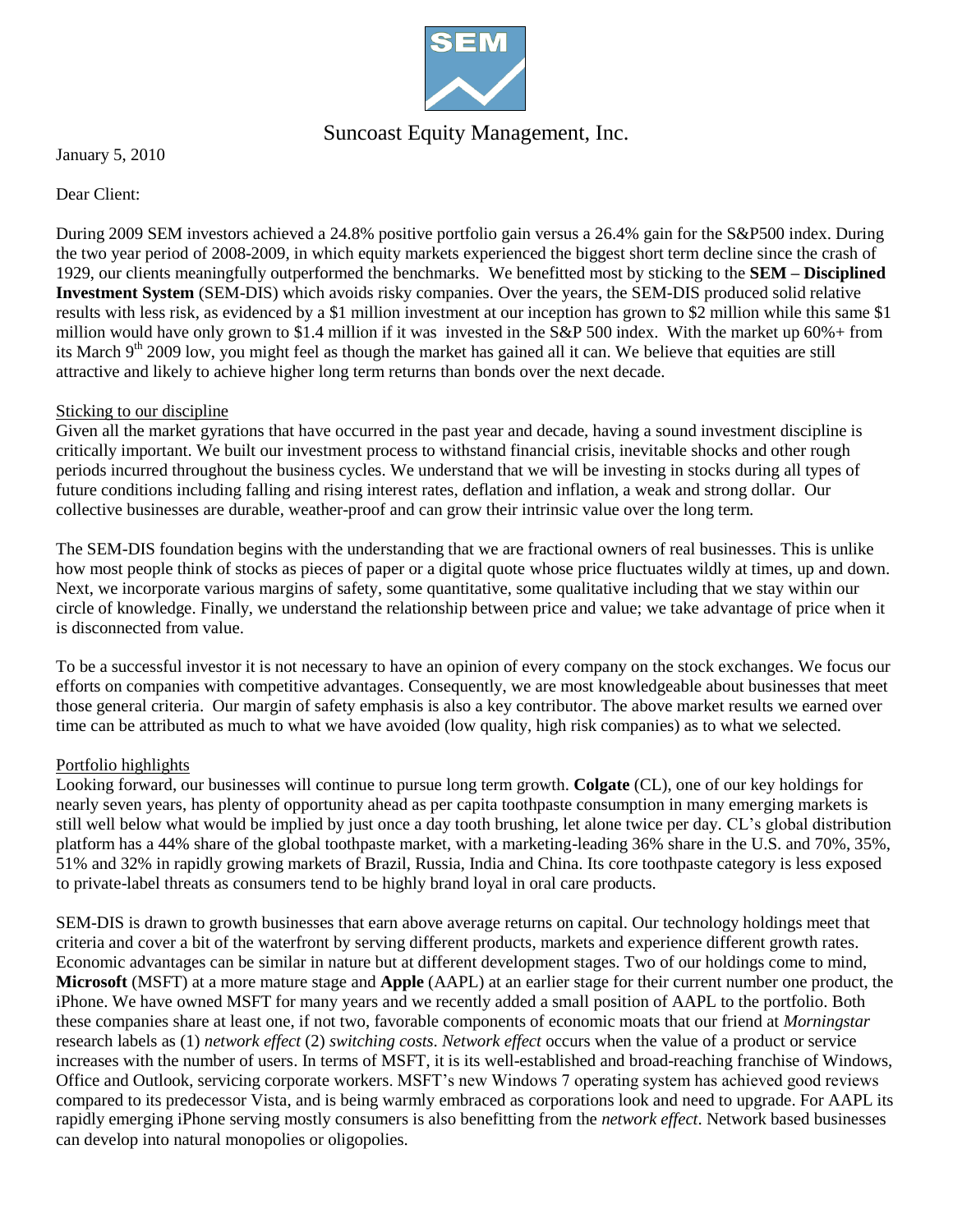*Switching costs* ask the question; do the costs – in time or money – of switching to a competing product/service outweigh the benefits? In the corporate world the costs and effort to adopt a new email server or move away from Microsoft Word, Excel and PowerPoint may not be worth potential savings, especially if everyone else uses those same products to communicate with. For AAPL the switching cost consideration has not occurred yet on any grand scale but could in the near future. When you need to replace or want to upgrade your phone it is highly likely you will stay with the iPhone because of all the applications you've downloaded. Your iPhone apps are not transferable to a Blackberry, Palm, Nokia, Samsung or Motorola phone. The entire "apps" phenomenon, started and led by AAPL, is creating significant switching cost barriers. Network effect and switching costs tend to strengthen and then weaken over time as competition tries to wedge-in for a share of those high returns. For MSFT and AAPL, future challenges to their existing economic moats can be addressed with the support of very strong cash rich balance sheets and sizable research and development staff. We eagerly await these developments to further play-out and look forward to the potential returns to us as shareholders.

Despite our expectations for lower defense spending we still believe **General Dynamics** (GD) has an opportunity to grow. Acquisitions are an important growth component and opportunities are more plentiful in an economic downturn. Meanwhile, GD's defense programs on balance have a fairly positive outlook, including cyber security and Ohio-class submarines. The Gulfstream business is being supported by the Jet Aviation service business bought in 2008. A company in our portfolio whose intrinsic value has risen but whose stock price barely budged in 2009 is **Berkshire Hathaway** (BRKB). We believe that Buffett took advantage of the financial crisis and made a number of very good investments this past year, culminating with the largest, Burlington Northern Santa Fe Railroad (BNI), in November. As a result, our Class B Share holdings will get split by 50 to 1 in the first quarter to accommodate stock being issued to BNI shareholders wishing to become shareholders of BRKB. If the economy heads toward a steady growth path, Buffett's many existing and new businesses have strong potential, meanwhile its rock solid balance sheet remains at the foundation.

#### Quick look back and forward

A look back over the last decade reveals it has been tough on several fronts and not just for business and equity investors. In spite of the difficulties, some positive global issues offer a peek into the potential for the next decade as it relates to investment prospects. Foremost, even though the U.S. engaged itself in two seemingly endless and intractable wars, across the globe economic and political liberalization propelled hundreds of millions of people up the income curve. As recently reported by the *Wall Street Journal*, the number of households with annual disposable incomes of more than \$10,000 rocketed in countries as diverse as Algeria, Brazil, Kazakhstan and Poland. China zoomed past Japan and the U.S. to become the largest market for auto sales. And mobile phone subscriptions in India as well as other nations rose 240-fold over the last decade. In the U.S. the percentage of households utilizing broadband grew from below 20% to above 80%.

Although the exact progress the world makes is unpredictable, equity markets will benefit. We will have challenges and hurdles to overcome, especially a U.S. administration that is becoming increasingly involved in business affairs and in need of a stronger financial position. Businesses have a global opportunity to grow during the next decade and the outlook for our portfolio is positive long-term given the solid business prospects for our companies and the relative value of our stocks versus fixed income investments. Watching a little college football this weekend I was somewhat amused and taken aback that Citibank would waste its ad dollars on a national TV commercial offering a 2.5% CD rate for five years. At SEM we will hold true to our purpose and mission, preserving and growing your wealth while taking less risk. We recognize that it is our personal responsibility to execute this mission and to make the greatest effort to continue to learn and work to improve it. Thanks for your support and Happy New Year!

#### Sincerely,

Donald R. Jowdy President

P.S. – We have embraced social networking with the purpose of keeping those interested more informed of our current thinking. So please join us on **Facebook** and become a fan as we share with you our thoughts, articles of interest and book recommendations from time to time. If you are not familiar with Facebook but have an interest in receiving the messages we post, give us a call or send us an email at info@SuncoastEquity.com.